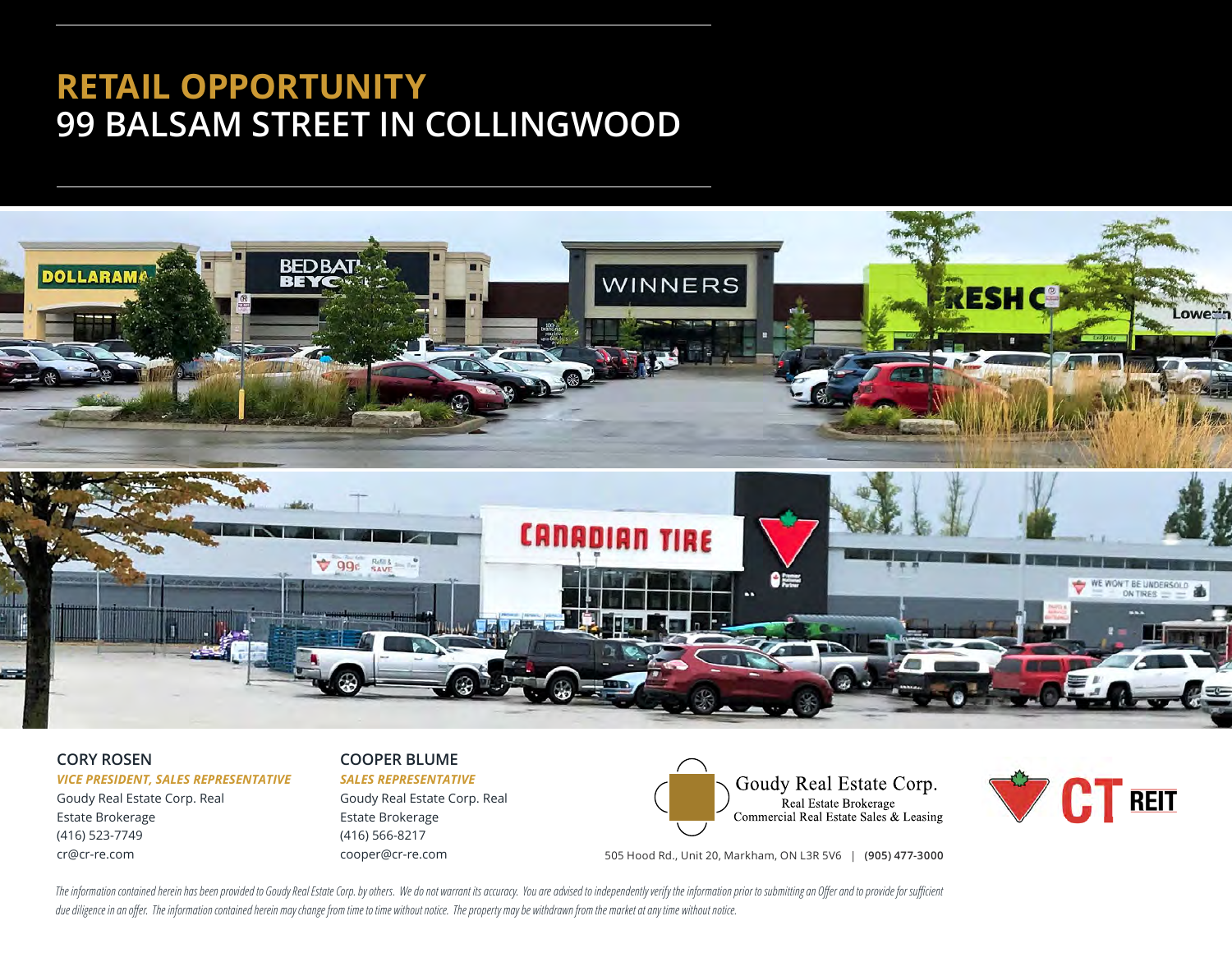# 99 BALSAM STREET IN COLLINGWOOD **SITE PLAN**

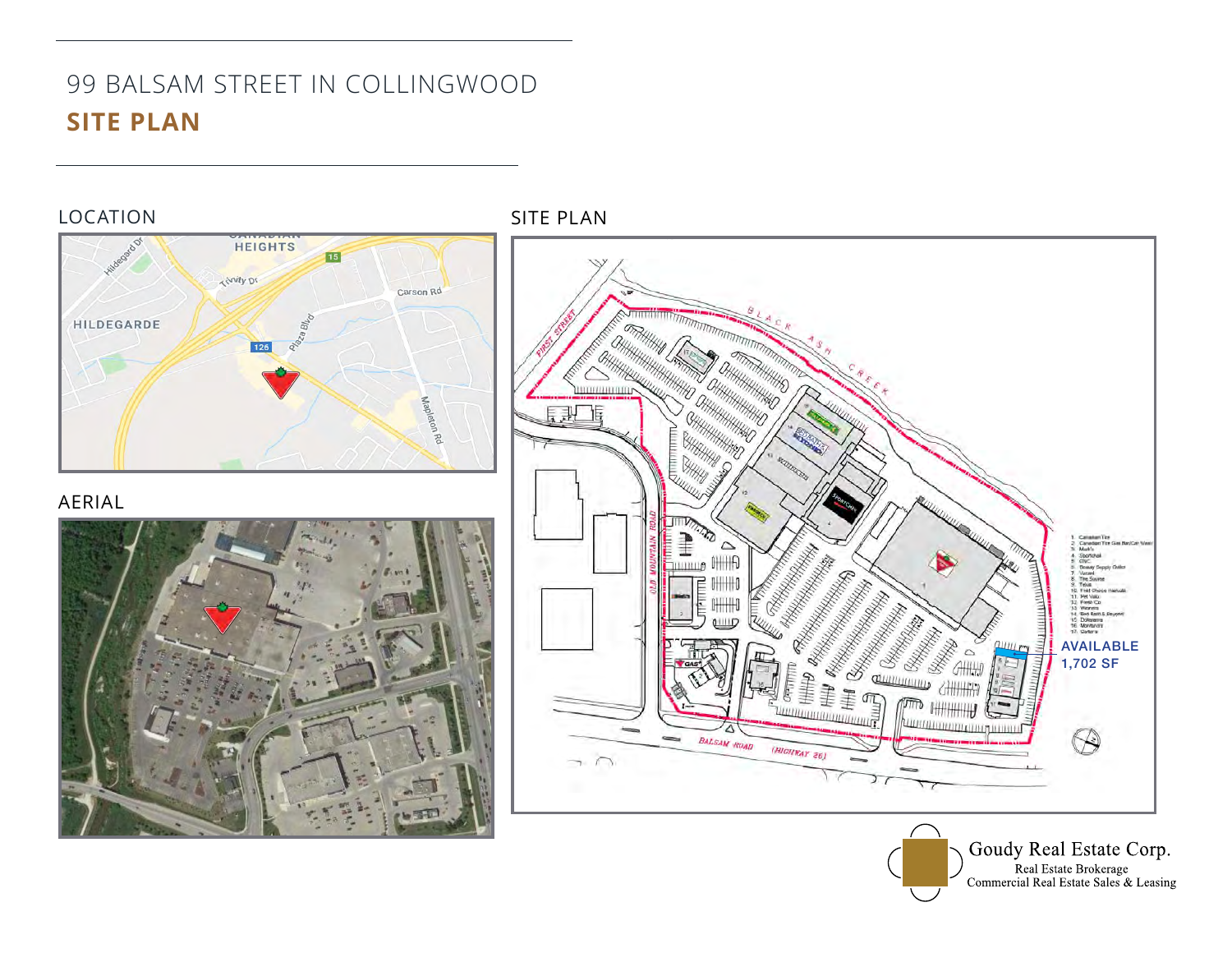## 99 BALSAM STREET IN COLLINGWOOD **FLOOR PLAN**